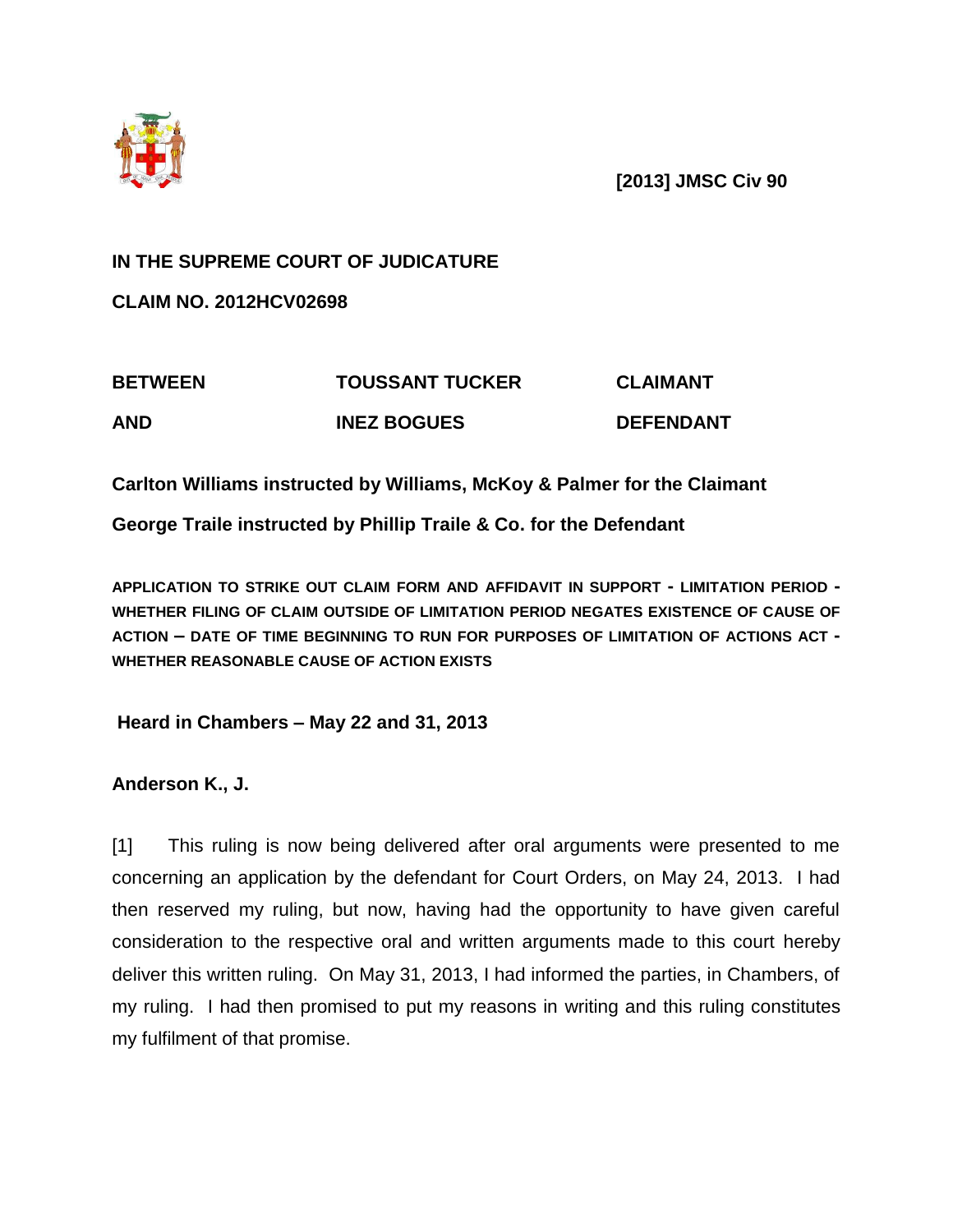[2] The defendant's application for Court Orders which was filed on July 24, 2012, concerns a claim which was filed against her by the claimant, on May 15, 2012. This court will first outline the nature of the claim, which has by permission of this court and without objection to the application by the claimant, for amendment of his claim, been amended and as of May 24, 2013, filed as an amended claim form and amended particulars of claim respectively.

[3] The claim as amended, seeks various reliefs, the main ones of which are specific performance of a contract for the sale of a premises located at Merrivale in the parish of St. Andrew and registered at Volume 495 Folio 42 of the Register Book of Titles (hereinafter termed as 'the premises'); and/or in the alternative, damages for breach of contract; and/or in the alternative, damages for fraud and/or exemplary damages.

[4] The essence of the claimant's allegations, is that on June 16, 1991, the then proposed vendor – who is the defendant and the then proposed purchaser – who is the claimant, entered into a written agreement for sale of the premises. The purchase price was \$415,000.00, of which, the sum of \$100,000.00 was paid as a deposit upon the execution of that agreement for sale by the parties to this claim. It is further alleged that within months of the parties' execution of the agreement for sale and the payment of the deposit, the defendant (then proposed vendor), sought to increase the purchase price to \$600,000.00, but this was objected to by the claimant (then proposed purchaser). As a consequence, the claimant lodged a caveat, in order to protect his interest in the premises. At the date when the agreement for sale was executed, the premises was then registered in the name of Cyprian Eugene Ferguson, deceased. This is a fact which is not disputed by the defendant. It is also not disputed by the defendant that also at that date and up until now, the claimant was then and still is, the sole beneficiary of the estate of Cyprian Eugene Ferguson, deceased. Furthermore, as this court now understands it, there is no dispute that at the date when the agreement for sale was executed, the defendant was not then legally able to have sold the premises, as she had not, prior to then, taken the necessary steps to have her name registered as the lawful owner of same. Furthermore, it is also not disputed that at some later date, the defendant applied to the Registrar of Titles to be registered as the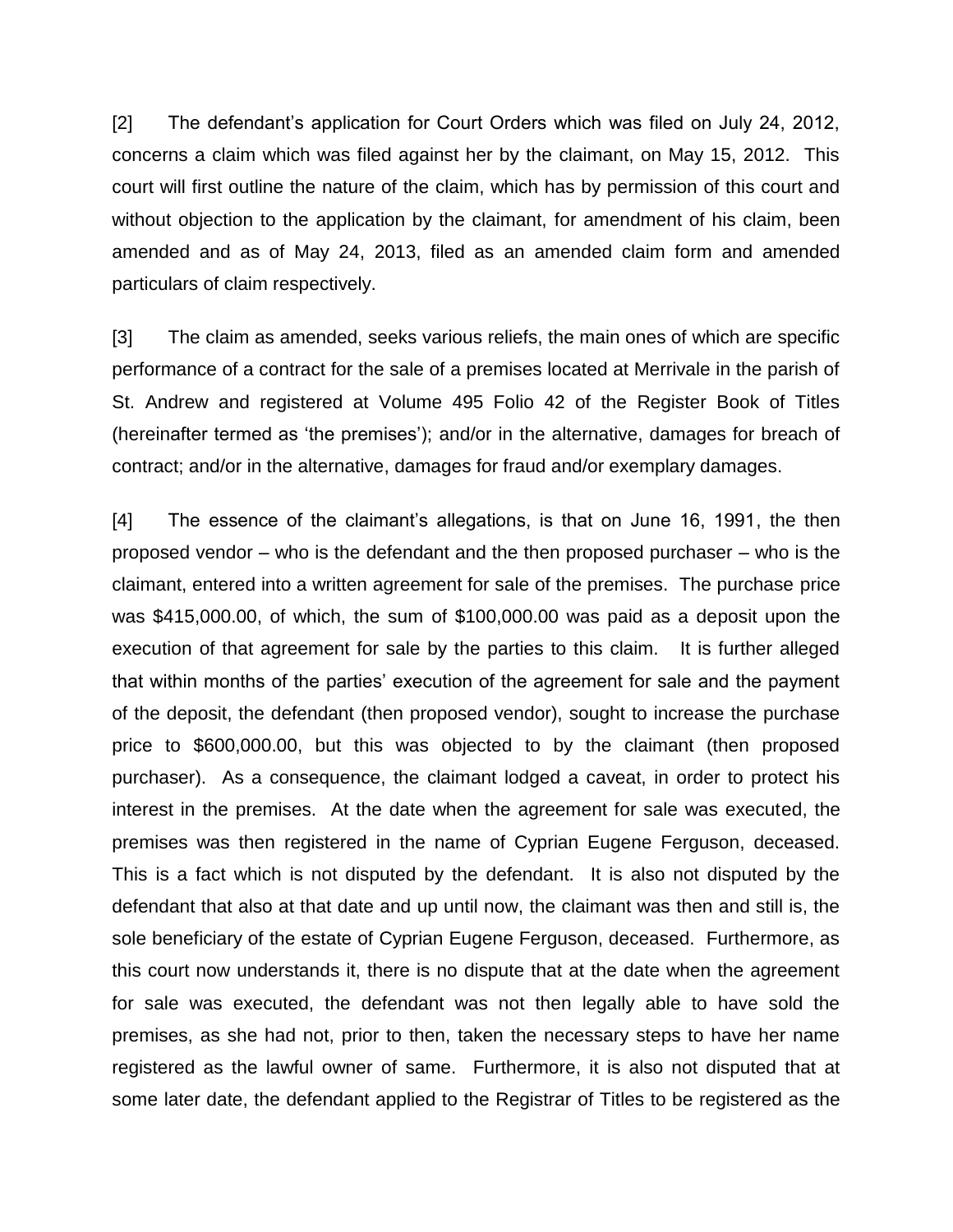owner of the premises, as a consequence of adverse possession. The date of that application to become the registered holder, is as yet unknown to this court, as the claimant's statement of case has not as yet, disclosed same and the defendant has not, as yet filed any statement of case, albeit that she has filed an acknowledgement of service which verifies that she was served with the claimant's claim form, but not particulars of claim, as the claimant, no doubt at that time, through her attorney, being oblivious of the Rules of Court requiring otherwise, served an affidavit in support of claim form, setting out certain particulars of his claim. The claimant's claim form and that affidavit were filed on May 15, 2012 and were both served on the defendant on June 20, 2012. The filing of an affidavit in support of claim form, in a regular claim form matter as this is, was clearly done in breach of applicable Rules of Court. See **Rules 8.1(1) (b) and 8.2 of the Civil Procedure Rules (CPR)**. Nonetheless, since the defendant has not, at least up until now, taken issue with the failure to serve particulars of claim on him, at the same time as the claim form was served on him and since also this court has, without objection from the defence, granted permission to amend claim form and particulars of claim and the same have now both been filed, this court will make no issue of same, for the purposes of this ruling on the defendant's application for court orders. To date, however, the defendant has filed no defence which would, at the very least, be part and parcel of her statement of case. In that regard, see Rule 2.4 of the Civil Procedure Rules for the definition of the term - 'Statement of Case.' The failure to file any defence to date is a point which will be of some significance as regards the outcome of this ruling upon the defendant's application for Court Orders and thus, will be addressed further, in that context, later on in this ruling.

[5] As things later progressed involving the parties to this claim, the caveat placed on the title by the defendant, was permitted to lapse, so as to permit the defendant to become registered as the owner of the premises. The defendant became the registered owner of said premises, by means of Certificate of Title registered at Volume 1454, Folio 813 of the Register Book of Titles. Following on that, the claimant served on the defendant and on the defendant's attorney-at-law, a notice requiring completion of the sale and making time of the essence. That notice was served on the defendant via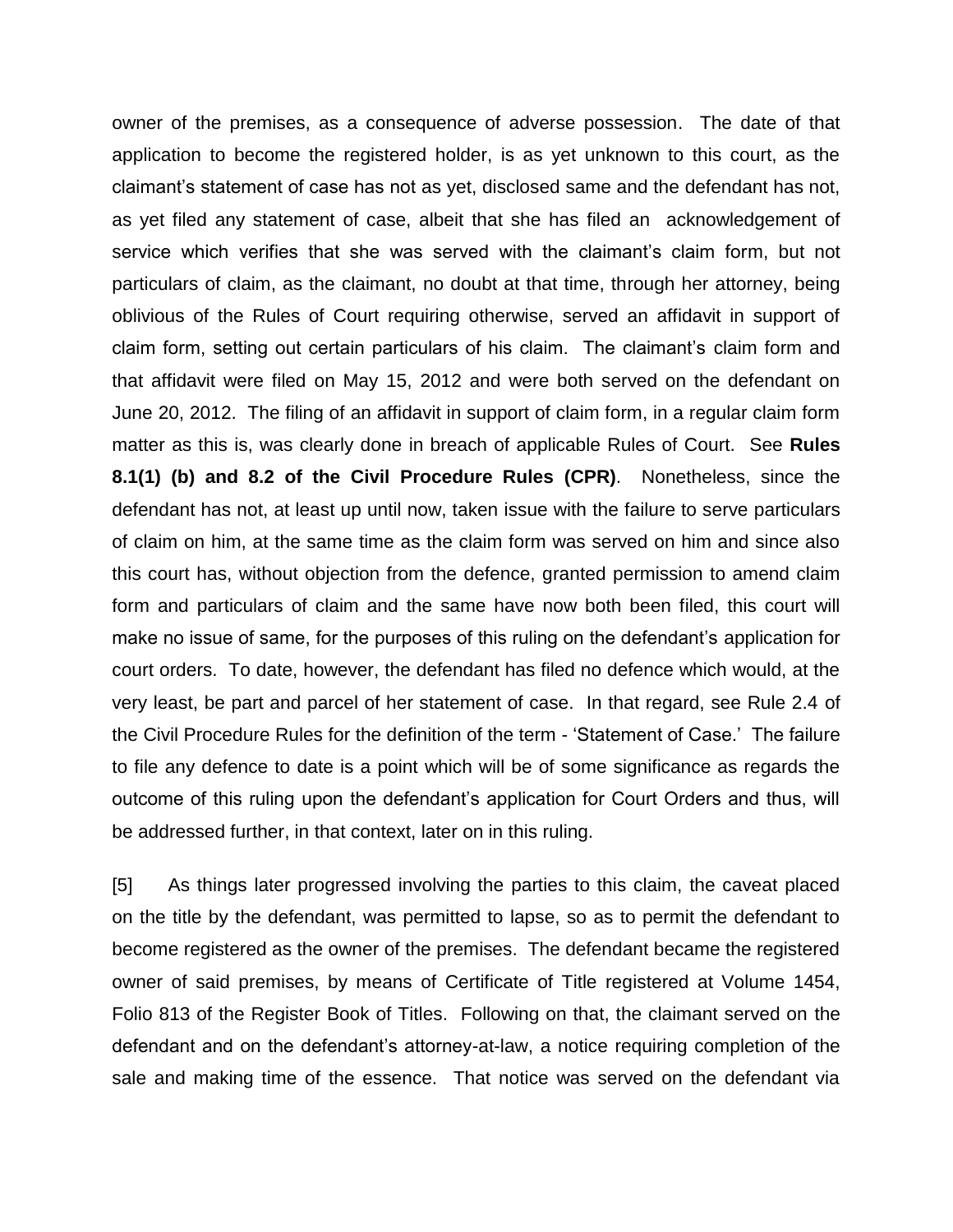registered post and was received by her, on January 10, 2012. To date, however, that once proposed sale, has not been completed and now the parties are in dispute concerning same, before this court. The claimant is alleging fraud on the defendant's part and the claimant's counsel has contended before me, that one of the aspects of fraud which have been particularized in the claimant's Amended Particulars of Claim, pertains to, 'concealed fraud,' this insofar as the defendant had, with intent to defraud the claimant, pursued and obtained registered title to the premises based upon adverse possession.

[6] Having now completed the outline of the claimant's case, in response to which, no defence has, as yet, been filed, the bases underlying the defendant's application for Court Orders, can now more readily be understood. Said applicant seeks an Order of this court striking out the claim, on the ground that the claim does not disclose, 'a valid cause of action.' Under **Rule 26.3 of the Civil Procedure Rules** (hereinafter described, by the acronym – (CPR) there are various grounds upon which this Court can strike out a party's statement of case, as part and parcel of this court's overall case management powers. None of those grounds specifically, is that the claim, 'does not disclose a valid cause of action.' It does appear to this Court though, that if a claim does not disclose a valid cause of action, then there would be no reasonable ground for bringing that claim. It is in fact, one of the grounds upon which this court can strike out a party's statement of case, that such party's statement of case, 'discloses no reasonable grounds for bringing or defending a claim.' As such, this court will consider the claimant's application for Court Orders as pertaining to that basis, as provided for in Rule 26.3(1)(c), this even though that application has not directly so specified. For the purposes of a legal point which will be addressed later on in this ruling, it should be noted that another ground as provided for in Rule 26.3(1) (b) of the CPR, upon which this Court can strike out a party's statement case, is that that party's statement of case, or part to be struck out, is an abuse of the process of the court or 'is likely to obstruct the just disposal of the proceedings.' The defendant has not set out in her application for Court Orders, any reliance on Rule 26.3(1) (b) of the CPR.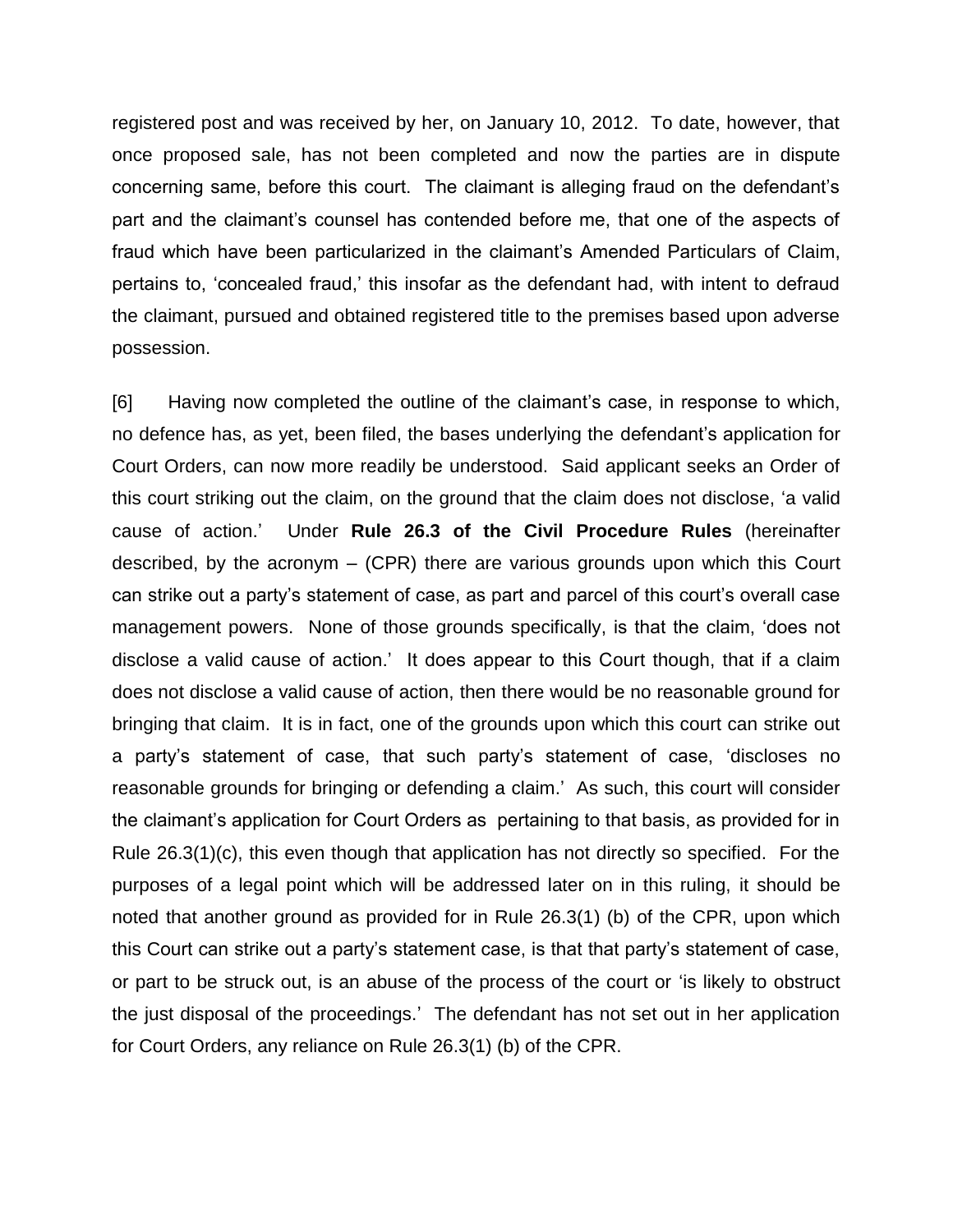[7] The grounds of the defendant's application to strike out the claim may be summarized as follows:

- i. The purported agreement for sale as entered into between the parties on May 16, 1991, is not a valid contract and is therefore unenforceable at law, since as at that date of execution of same, the defendant did not have the capacity to enter into that contract.
- ii As at May 16, 1991, the defendant was not the registered owner of the premises.
- iii That as at May 16, 1991, the defendant was neither the executrix nor administratrix of the estate of the deceased, who as at that time, recorded on the Register Book of Titles, as the registered owner of the premises, namely – Cyprian Eugene Ferguson.
- iv. The claimant is guilty of laches (delay) and the claim is statute barred, on the basis that more than twenty (20) years have elapsed between the date of the purported agreement for sale (20.06.91) and the date when this claim was filed (21.05.12).

[8] Essentially therefore, there are two grounds put forward as the basis for the defendant applicant's conclusion that the claimant has, 'no valid cause or action,' these being that the claim is statute barred and also that, the defendant had no capacity to contract, as and when she did with the claimant, to sell the premises. This court will address the laches/expiration of limitation period issues, first.

[9] Section 3 of Jamaica's Limitation of Actions Act, states that:

*'No person shall make an entry, or bring an action or suit, to recover any land or rent, but within twelve years next after the time at which the right to make such entry, or to bring such action or suit, shall have first accrued to some person through whom he claims, or, if such right shall have not accrued to any person through whom he claims, then within 12 years next after the time at which the right to make such entry, or to bring such action or suit, shall have first accrued to the person making or bringing the same.'*

[10] Section 25 of Jamaica's Limitation of Actions Act, provides that: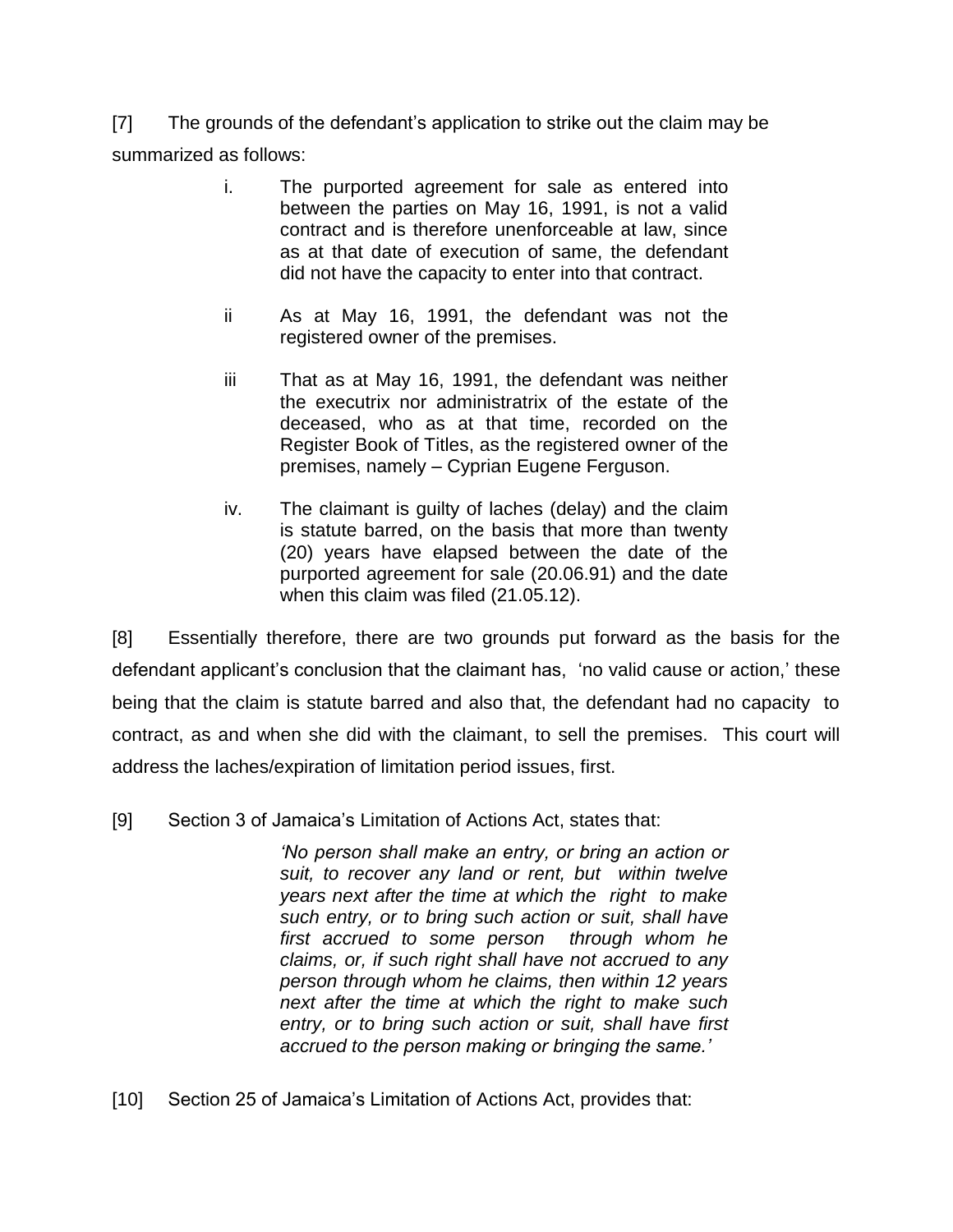*'No person claiming any land or rent in equity shall bring any suit to recover the same, but within the period during which, by virtue of the provisions hereinbefore contained he might have made an entry, or brought an action to recover the same respectively, if he had been entitled at law, to such estate, interest or right in or to the same as he shall claim therein in equity.'*

[11] When then, did the right to claim against the defendant, for breach of contract and in the alternative, for specific performance of the contract accrue to the claimant? The relevant agreement for sale, did not make time, 'of the essence' thereof. As such, the time for completion of that which was required by that contract, to have been completed by the respective parties, would have been within a, 'reasonable time' after execution thereof. That 'reasonable time' has, of course, to be assessed objectively. The date when the cause of action accrued to the claimant, if indeed, it could have accrued at all – this being a question which will be answered at a later juncture in this ruling, cannot be, as postulated by defence counsel, the date of the execution of the agreement for sale – June 16, 1991. Clearly, the defendant could not properly transfer registered title to the claimant, until after she had become the registered proprietor of the premises and that did not occur until January 6, 2012. It was very shortly thereafter, that the defendant was sent a notice making time of the essence and not very long thereafter, in fact within the same year, that this claim was filed. This claim therefore, is not stature barred.

[12] In any event though, even if there had been a breach of Jamaica's Limitation of Actions Act by the claimant, insofar as the failure to file his claim within twelve years after his cause of action had accrued to him, is concerned, nonetheless, such could not, in the particular circumstances of this particular claim, as presently obtain, enable the defendant's application for Court Orders to succeed.

[13] This is because, the Limitation of Actions Act provisions as above-quoted, do not negate the existence of a, 'reasonable cause of action.' Those provisions instead, only can apply in situations wherein one has, 'a reasonable cause of action,' but has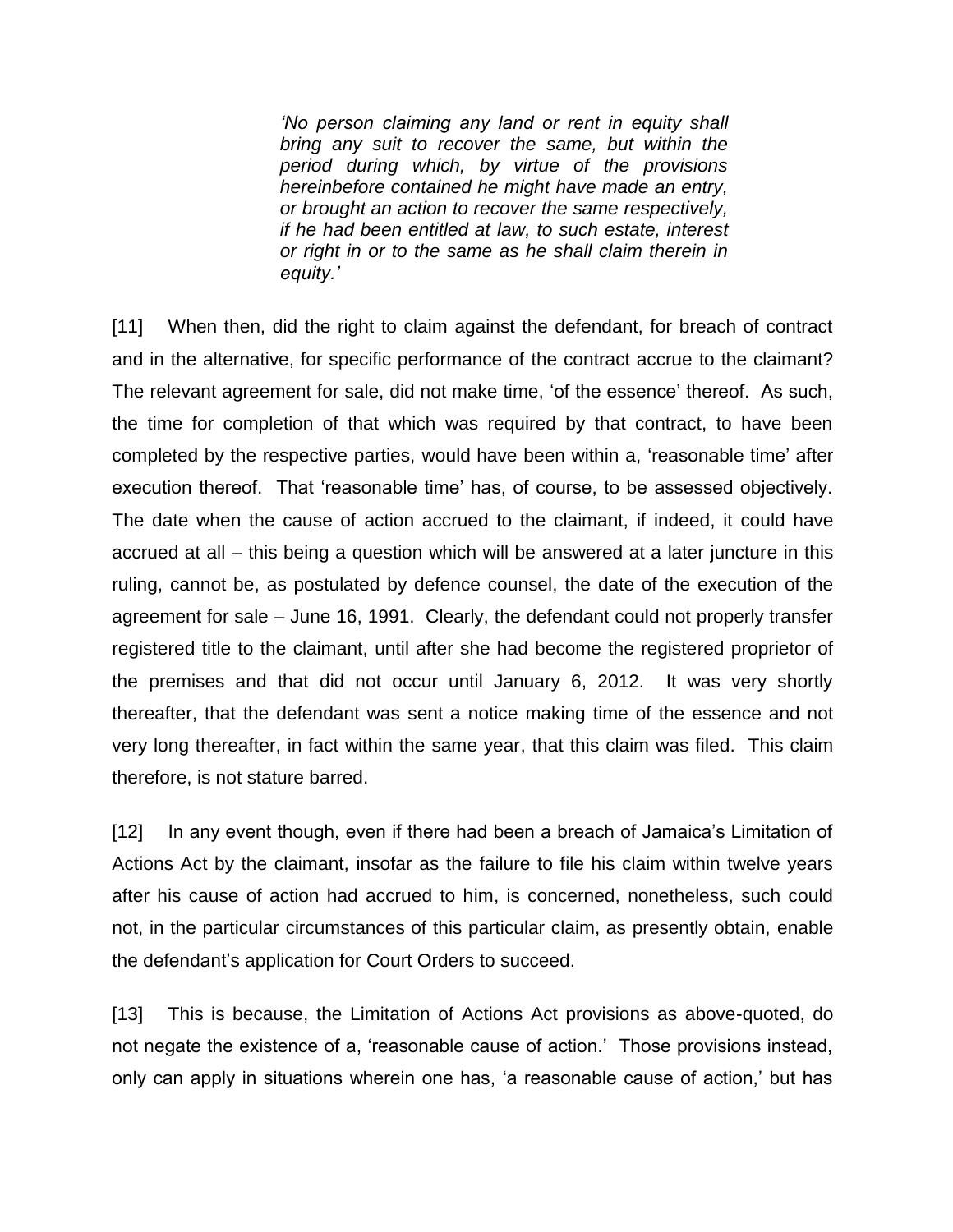not instituted the same in proceedings by way of claim before the court, prior to the expiration of the relevant limitation period. If one does not have a 'reasonable cause of action,' then a limitation period under the Limitation of Actions Act cannot begin to run. As such, it is necessary to file a defence setting out as an allegation therein, that the relevant period has expired. Once, that has been done, the burden will then rest on the claimant to prove that his claim was instituted within the relevant limitation period. On that point, see **Cartledge and Others v E Jopling & Sons Ltd** [1962] 1 QB 189, at p. 202, per Harman, L.J. and **Darley Main Colliery v Mitchell** [1886] 11 App. Cas. 127. This is why it was held in the English case – **Ronex Properties v John Long** [1983] 1 QB 398, that where a defence arises under a Limitation Act, a defendant can seek to strike out a claim that has been filed after the relevant limitation period has expired. on the basis that such claim constitutes an abuse of process and/or is frivolous and vexatious. It was also though, clearly laid down in the **Ronex Properties** case (op. cit), at p. 405, per Donaldson, L.J., that in no circumstances can a defendant seek to strike out a claim based on a defence to that claim which contends that the claim is statute-barred and that as such, no cause of action is disclosed. The dicta of Donaldson, L.J. in that particular respect was earlier adopted in at least one decided case, by the Supreme Court of Jamaica. See **Andrew Gillespie and Constable Denton Clarke and others** – Suit no. CLG 068 of 2002, per Anderson, J. (same last name, but different Judge), esp. at pp. 7 and 8 of that judgment, which is unreported.

[14] Accordingly, the application by the defendant to strike out the claim on the ground that the claim does not disclose a valid cause of action, since the claimant is guilty of laches and the claim is statute barred, must fail, on the grounds that:

- *i. No defence to the claim has, as yet been filed, and*
- *ii. The claim does disclose a valid or reasonable cause of action and*
- *iii. Time did not begin to run against the claimant, for the purposes of the claim until sometime after the defendant became the registered owner of the relevant premises and not, as the defendant has contended, on the date when the relevant agreement*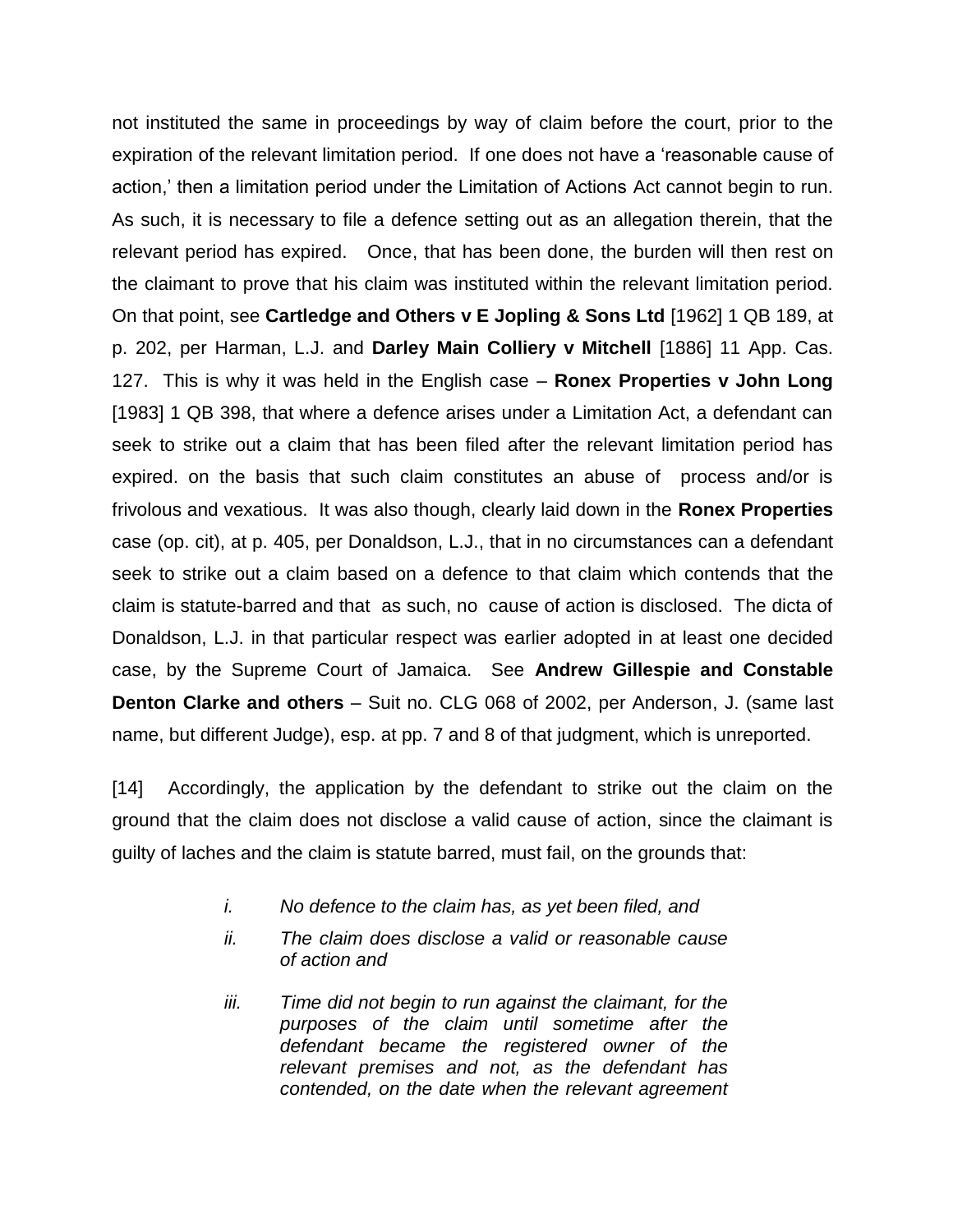*for sale was executed. As stated in Halsbury's Laws, second edition, volume 20, at p. 618 – 'A cause of action cannot accrue unless there be a person in existence capable of suing and another person in existence who can be sued.'* On that point, see **RB Policies at Lloyd's v Butler** [1950] 1 KB 76, esp., at p. 80, per Streatfield J.

[15] The next issue now to be determined by this court, for the purposes of the defendant's application to strike out the claimant's claim, is whether the claimant has a reasonable cause of action against the defendant. Notwithstanding the valiant efforts of the defence counsel, Mr. Traile, to convince this court otherwise, this court is not so persuaded.

[16] In the case at hand, when the agreement for sale was executed as between the parties, it is clear to this court, that the defendant then had an equitable interest in the relevant premises, as a beneficiary of her deceased father's estate. Her equitable interest in that regard, as a beneficiary, is not to be equated with the role of an administrator, who is not, without more, entitled to benefit from the proceeds of the deceased's estate, other than to the extent of being paid for his or her services as administrator. As such, the case relied on by the defendant in support of her contention that the claimant has no cause of action, is to this court's mind, of absolutely no assistance whatsoever in establishing the same in this case. That case so relied on by the defendant is: **Hitchins v Hitchins** JM2005 SC97. In the **Hitchins** case, it was undoubtedly correctly determined by Brooks, J. (as he then was), that in respect of an administrator, it is the grant of Letters of Administration which gives the administrator his authority to act in respect of the estate.

[17] In the matter at hand, the claimant's cause of action exists because the defendant is now the registered title holder of the premises. There exists an agreement for sale as between the parties. The claimant was, as at the date when that agreement for sale was executed, the intended purchaser and the defendant was then the intended vendor of same. Clearly, since the premises had been bequeathed to the defendant by her father, now deceased, as at the date when the agreement for sale was executed, the